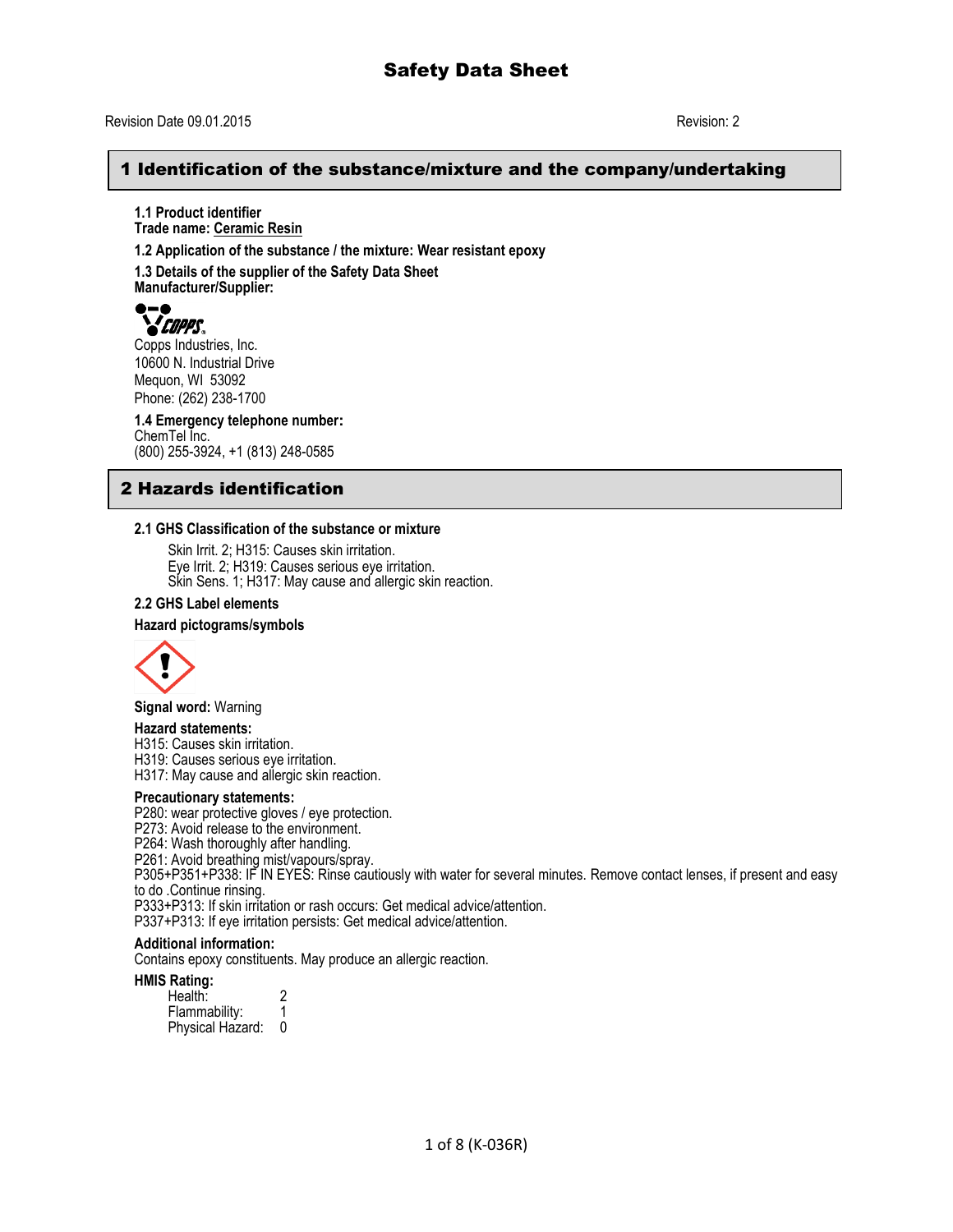## 3 Composition/information on ingredients

#### **3.2 Mixture**

**Description:** Substance listed below with nonhazardous additions possible.

| Dangerous components: |                                                                                                         |        |
|-----------------------|---------------------------------------------------------------------------------------------------------|--------|
| CAS: 25068-38-6       | Reaction product: bisphenol - A- (epichlorohydrin) epoxy resin<br>(number average molecular weight<700) | 15-35% |
| l rade Secret         | Diglycidyl ether                                                                                        | :10%   |

In conformity with 29CFR 1910.1200(i) the specific chemical identity may be withheld as Trade Secret, while all health/safety properties and effects are included in the SDS.

## 4 First aid measures

### **4.1 Description of first aid measures**

**General information:** Immediately remove any clothing soiled by the product. Symptoms of poisoning may even occur after several hours; therefore medical observation for at least 48 hours after the accident. Take affected persons out into the fresh air.

**After inhalation:** Supply fresh air**;** consult doctor in case of complaints.

**After skin contact:** Immediately rinse with water. If skin irritation continues, consult a doctor.

**After eye contact:** Remove contact lenses if worn, if possible. Rinse opened eye for several minutes under running water. If symptoms persist, consult a doctor**.**

**After swallowing:** Rinse out mouth and then drink plenty of water. Do not Induce vomiting; call for medical help immediately. **4.2 Most important symptoms and effects, both acute and delayed:** Allergic reactions, Nausea, Coughing, Gastric or intestinal disorders, Irritant to skin and mucous membranes, Irritant to eyes.

**4.3 Indication of any immediate medical attention and special treatment needed:** Contains reaction product: bisphenol-A-(epichlorhydrin) epoxy resin (number average molecular weight < 700), Reaction May produce an allergic reaction. If necessary oxygen respiration treatment. Later observation for pneumonia and pulmonary edema. Medical supervision for at least 48 hours.

# 5 Firefighting measures

**5.1 Extinguishing media**

**Suitable extinguishing agents:** Water haze or fog, Foam, Fire-extinguishing powder, Carbon dioxide.

**For safety reasons unsuitable extinguishing agents:** Water with full jet**,** Water spray

**5.2 Special hazards arising from the substance or mixture:**

Formation of toxic gases is possible during heating or in case of fire.

**5.3 Advice for the firefighters**

**Protective equipment:** Wear self-contained respiratory protective device, Wear fully protective suit.

**Additional information:** Cool endangered receptacles with water fog or haze. Eliminate all ignition sources if safe to do so.

## 6 Accidental release measures

**6.1 Personal precautions, protective equipment and emergency procedures:** Use respiratory protective device against the effects of fumes/dust/aerosol. Wear protective equipment. Keep unprotected persons away. Ensure adequate ventilation. Keep away from ignition sources.

**6.2 Environmental precautions:** Do not allow to enter sewers/ surface or ground water. Inform respective authorities in case of seepage into water course or sewage system. Prevent from spreading (e.g. by damming–in or oil barriers). **6.3 Methods and material for containment and cleaning up:** Absorb liquid components with liquid-binding material. Send for recovery or disposal in suitable receptacles. Dispose contaminated material as waste according to item 13. Ensure adequate ventilation.

# 7 Handling and storage

**7.1 Precautions for safe handling:** Use only in well-ventilated areas. Store in cool, dry place in tightly closed receptacles. (60-80F recommended)

**7.2 Conditions for safe storage, including any incompatibilities:** Use only receptacles specifically permitted for this substance/product. Avoid storage near extreme heat, ignition sources or open flame.

**Further Information about storage conditions:** Keep container tightly sealed. Store in an area with adequate ventilation.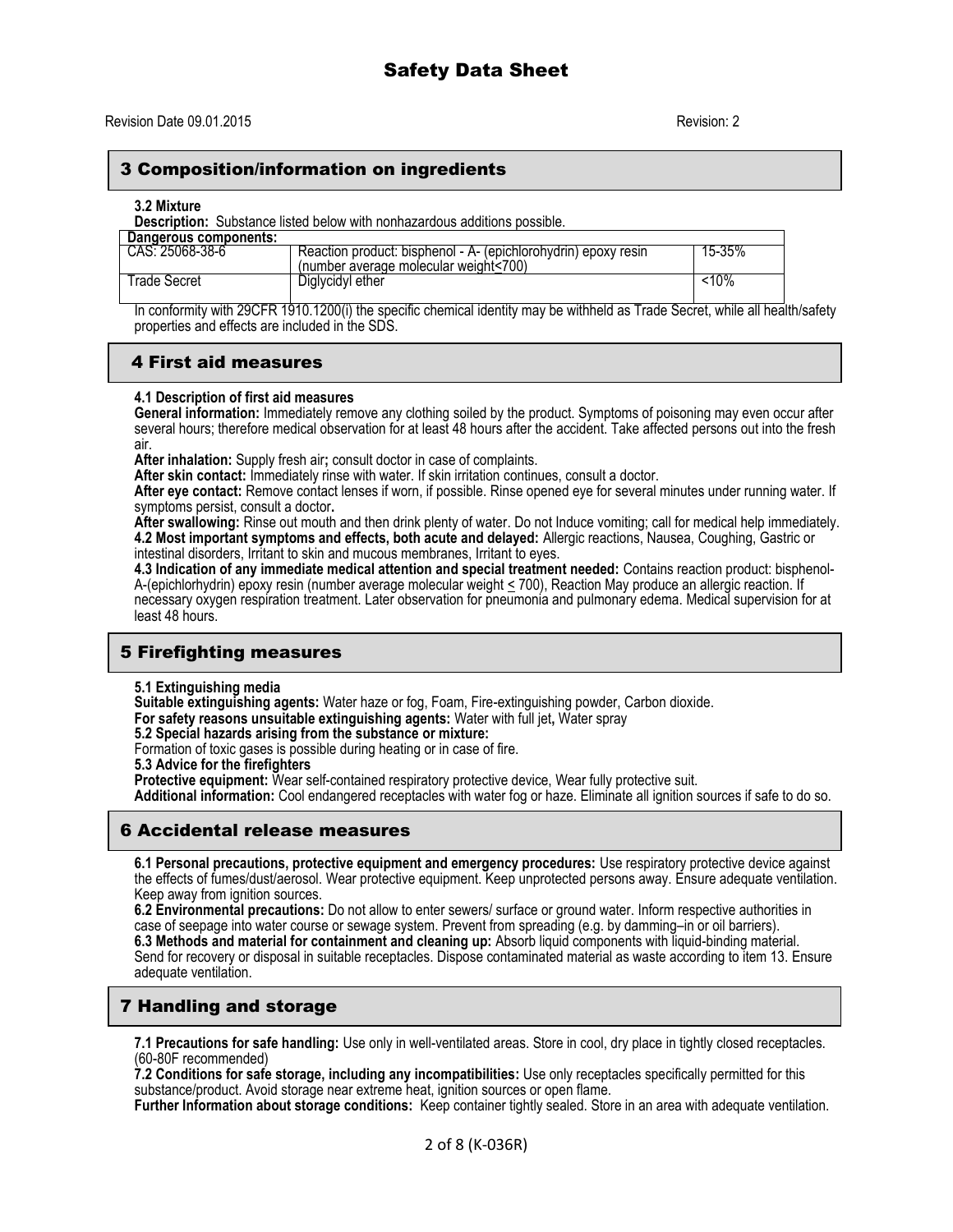## Revision Date 09.01.2015 Revision: 2

## 8 Exposure controls/personal protection

#### **8.1 Control parameters**

**Ingredients with limit values that require monitoring at the workplace:** The product does not contain any relevant quantities of materials with critical values that have to be monitored at the workplace.

**DNELs:** No further relevant information available.

**PNECs:** No further relevant information available.

**Additional information:** The lists valid during the making were used as basis.

**8.2 Engineering controls** Provide readily accessible eye wash stations and safety showers. Provide ventilation adequate to ensure concentrations are minimized.

**8.3 Personal protective equipment**

**General protective and hygienic measures:** Keep away from foodstuffs, beverages and feed. Immediately remove all soiled and contaminated clothing. Wash hands before breaks and at the end of work. Do not inhale gases / fumes / aerosols. Avoid contact with the eyes and skin.

**Respiratory protection:** Not required under normal conditions of use. Use suitable respiratory protective device in case of insufficient ventilation. For spills, respiratory protection may be advisable. Use respiratory protection when grinding or cutting material.

**Hand protection:** Protective, impervious gloves. (Neoprene, PVC, Nitrile rubber) The glove material has to be impermeable and resistant to the product / the substance/ the preparation. Selection of the glove material on consideration of the penetration times, rates of diffusion and the degradation.

**Eye protection:** Safety glasses with side shields. Contact lenses should not be worn.

**Skin and Body protection:** Protective work clothing. Where potential exposure warrants, rubber or plastic boots and chemically resistant protective suit.

# 9 Physical and chemical properties

**9.1 Information on basic physical and chemical properties**

| 9.1 Information on basic privsical and chemical properties<br><b>General Information</b> |                                   |
|------------------------------------------------------------------------------------------|-----------------------------------|
| Appearance<br>Form:<br>Colour:                                                           | Paste<br><b>Black</b>             |
| Odour:                                                                                   | Sweet                             |
| Odour threshold:                                                                         | No data available                 |
| pH:                                                                                      | No data available                 |
| Melting point/range:                                                                     | No data available                 |
| Boiling point/range:                                                                     | $>392$ °F / $>200$ °C             |
| Flash point:                                                                             | >302 °F / >150 °C                 |
| <b>Evaporation rate:</b>                                                                 | No data available                 |
| Flammability (solid, gaseous):                                                           | Not applicable                    |
| Upper/lower flammability or explosive limit:                                             | Not applicable                    |
| Vapor pressure:                                                                          | No data available                 |
| Vapor density:                                                                           | No data available                 |
| Relative Density at 20°C:                                                                | $2.25$ g/cm <sup>3</sup>          |
| Solubility in / Miscibility with<br>Water:                                               | Not miscible or difficult to mix. |
| Partition coefficient (n-octanol/water):                                                 | No data available                 |
| <b>Auto/Self-ignition temperature:</b>                                                   | No data available                 |
| Decomposition temperature:                                                               | No data available                 |
| Viscosity                                                                                | Paste                             |
|                                                                                          |                                   |

## 10 Stability and reactivity

**10.1 Reactivity**

**10.2 Chemical stability**

**Thermal decomposition / conditions to be avoided:** No decomposition if used and stored according to specifications.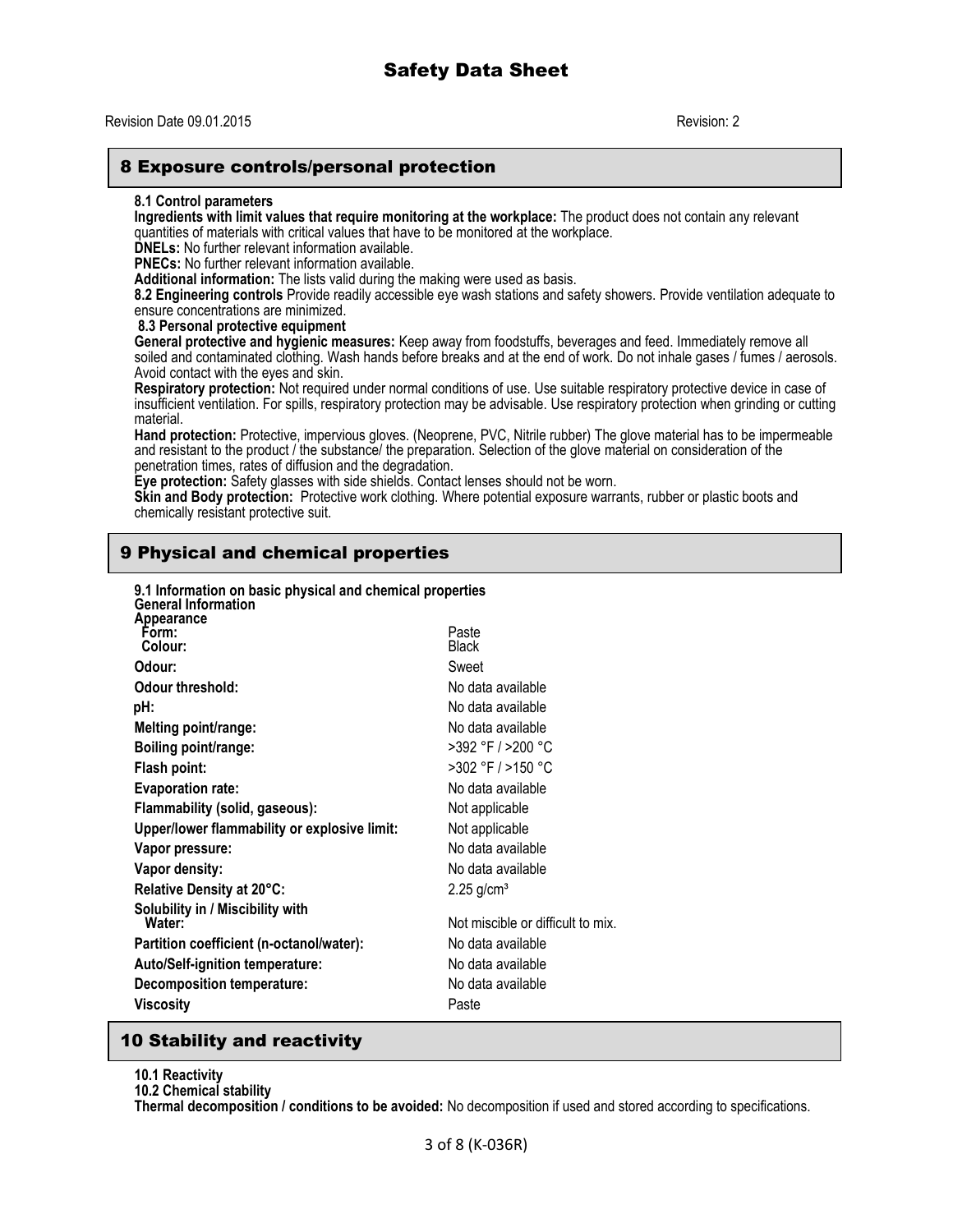#### Revision Date 09.01.2015 Revision: 2

**10.3 Possibility of hazardous reactions:** Reacts with strong alkali. Exothermic polymerization. Reacts with strong acids and oxidizing agents. Reacts with catalysts.

**10.4 Conditions to avoid:** Avoid contact with strong oxidizing agents, excessive heat or flames.

 **10.5 Incompatible materials:** Strong acids, bases and oxidizing agents.

**10.6 Hazardous decomposition products:** Carbon monoxide and carbon dioxide.

# 11 Toxicological information

**11.1 Information on likely routes of exposure:**

| Inhalation:   | May cause respiratory irritation |
|---------------|----------------------------------|
| Ingestion:    | No data                          |
| Skin contact: | May cause skin irritation        |
| Eye contact:  | May cause eye irritation         |
|               |                                  |

**11.2 Symptoms related to physical, chemical and toxicological characteristics:** No available data

**11.3 Delayed and immediate effects as well as chronic effects from short and long-term exposure:** 

(Data for primary component, Reaction product: bisphenol - A- (epichlorhydrin) epoxy resin)

Acute toxic:

| Oral       | $LD50 > 2,000$ mg/kg (rat) |
|------------|----------------------------|
| Dermal     | LD50 > 2,000 mg/kg (rat)   |
| Inhalation | No data                    |

Skin Corrosive/irritant:

Test material was slightly irritating to skin in key studies. For the skin, mean erythema and edema scores were 0.8 and 0.5 respectively.

Serious eye damage/eye irritation:

Test material was slightly irritating to the eye in key studies. The mean eye score was 0.4 Respiratory sensitization: No data available

Skin sensitization:

In a local lymph node assay, the concentration that would cause a 3-fold increase in proliferation (EC-3) was calculated to be 5.7% which is consistent with moderate dermal sensitization potential.

**11.4 Numerical measures of toxicity:** No data available for mixture**.**

**Additional toxicological information:**The product show the following dangers according to the calculation method of the General EU**,** Classification Guidelines for Preparations as issued in the latest version: Irritant**,** Danger through skin absorption. Toxic and /or corrosive effects may be delayed up to 24 hours. Inhalation of concentrated vapours as well as oral intake will lead to anesthesia-like conditions and headache, dizziness ,etc.

# 12 Ecological information

### **12.1 Toxicity**

#### **Aquatic toxicity:**

(Data taken from SDS of primary component, Reaction product: bisphenol - A- (epichlorhydrin) epoxy resin)

| Fish          | $96hr$ -LC50 = 3.6mg/L test mat. Oncorhynchus mykiss<br>(direct application, nominal) (OECD Guideline 203) |
|---------------|------------------------------------------------------------------------------------------------------------|
|               | LC50 1.41 mg/L 96hr Oryzias latipes                                                                        |
|               |                                                                                                            |
| Crustacea     | 48hr-EC50 = 2.8mg/L test mat Daphnia magna                                                                 |
|               | (direct application, nominal, based on: mobility) (OECD Guideline 202)                                     |
|               | EC50 1.7mg/L 48hr                                                                                          |
| Aquatic Plant | 72hr-EC50 > 11 mg/L Scenedesmus capricornutum                                                              |
|               | water soluble fraction (meas. (arithm. mean))                                                              |
|               | based on: growth rate (EPA-660/3-75-009)                                                                   |

**12.2 Persistence and degradability:** No data available.

**12.3 Bioaccumulative potential:** No further relevant information available.

**12.4 Mobility in soil:** No further relevant information available.

**12.5 Results of PBT and vPvB assessment:**

**PBT:** Not applicable.

**vPvB:** Not applicable.

 **12.6 Other adverse effects:** No further relevant information available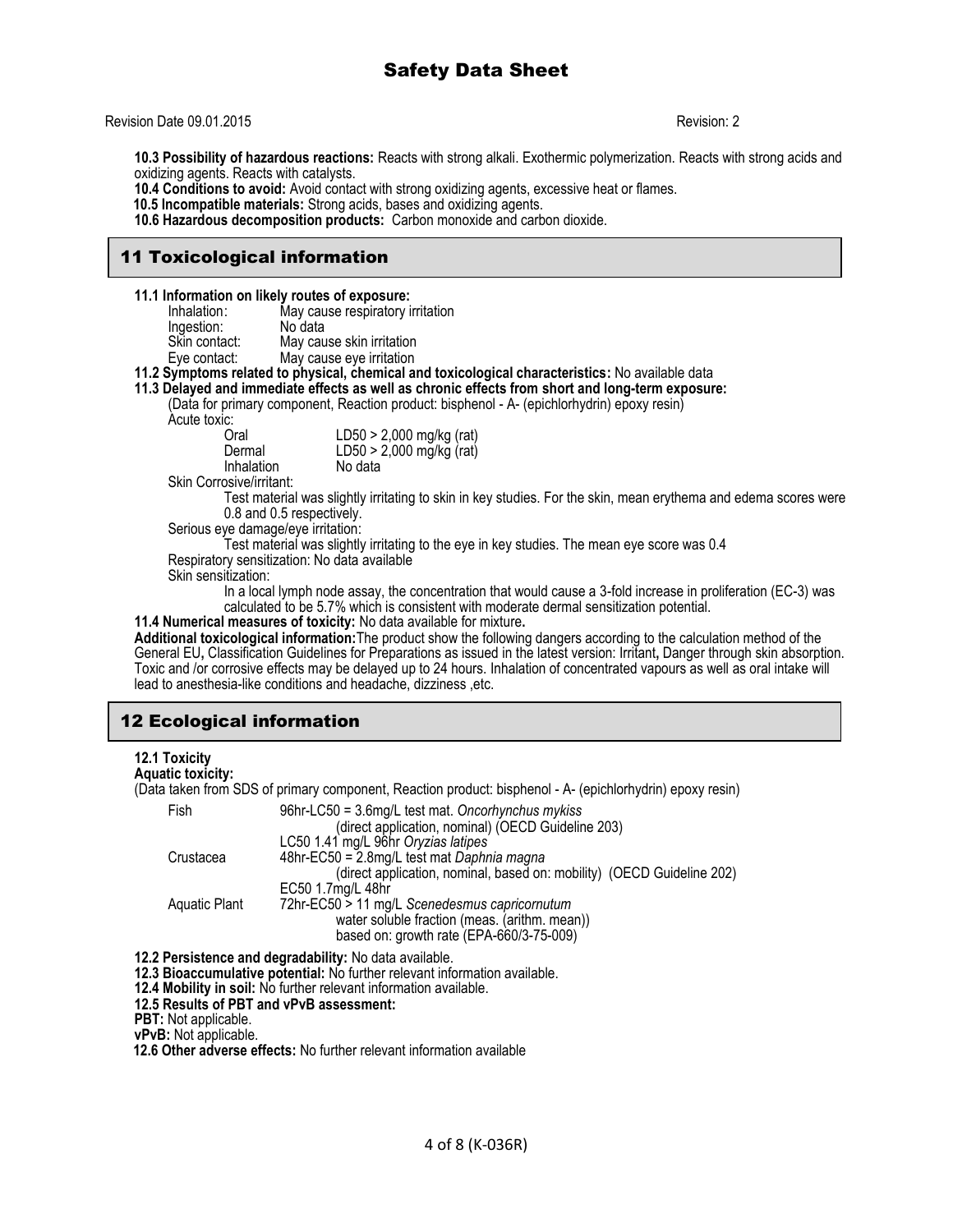# 13 Disposal considerations

#### **13.1 Waste treatment methods**

**Waste from residue/unused product:** This product should not be allowed to enter drains, water courses or the soil. Dispose of this material in a safe manner and in accordance with federal, state and local regulations **Contaminated packaging:** Disposal must be made in accordance with official federal, state and local regulations.

## 14 Transport information

| <b>DOT</b>  | UN number: | Not Regulated |
|-------------|------------|---------------|
| <b>IATA</b> | UN number: | Not Regulated |
| <b>IMDG</b> | UN number: | Not Regulated |
| TDG         | UN number: | Not Regulated |

# 15 Regulatory Information

**15.1 Safety, health and environmental regulations/legislation specific for the substance or mixture**

**United States (USA)**

#### **SARA**

| .                                               |
|-------------------------------------------------|
| Section 355 (extremely hazardous substances):   |
| None of the ingredients is listed.              |
| Section 313 (Specific toxic chemical listings): |
| Component(s) above 'de minimus' level: None     |
| <b>TSCA (Toxic Substances Control Act):</b>     |
| All the ingredients are listed.                 |
|                                                 |

**Proposition 65 (California): Chemicals known to cause cancer:** None

| Canada                                                |
|-------------------------------------------------------|
| <b>Canadian Domestic Substances List (DSL):</b>       |
| All ingredients are listed.                           |
| Canadian Ingredient Disclosure list (limit 0.1%)      |
| None of the ingredients is listed.                    |
| <b>Canadian Ingredient Disclosure list (limit 1%)</b> |
| None of the ingredients is listed.                    |

**15.2 Chemical Safety assessment:** A Chemical Safety Assessment has not been carried out.

# 16 Other information

This information is based on our present knowledge. However, this shall not constitute a guarantee for any specific product features and shall not establish a legally valid contractual relationship.

#### **Abbreviation and acronyms:**

ADR: European Agreement concerning the International Carriage of Dangerous Goods by Road IMDG: International Maritime Code for Dangerous Goods DOT: US Department of Transportation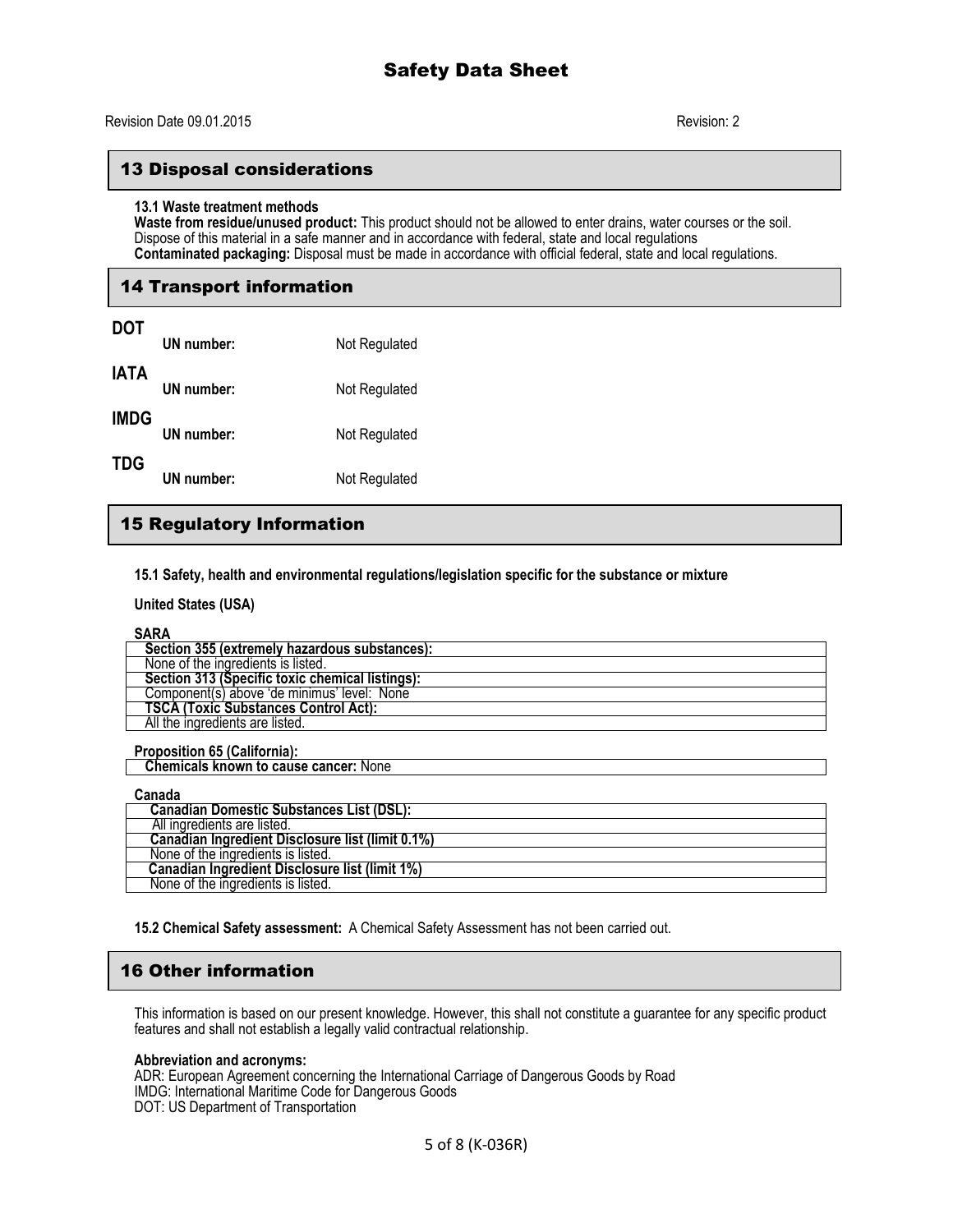# Revision Date 09.01.2015 Revision: 2

IATA: International Air Transport Association GHS: Globally Harmonized System of Classification and Labelling of Chemicals ACGIH: American Conference of Governmental Industrial Hygienist. EINECS: European Inventory of Existing Commercial Chemical Substances ELINCS: European List of Notified Chemical Substance CAS: Chemical Abstracts Service (division of the American Chemical Society) HMIS: Hazardous Materials Identification System (USA) WHMIS: Workplace Hazardous Materials Information System (Canada)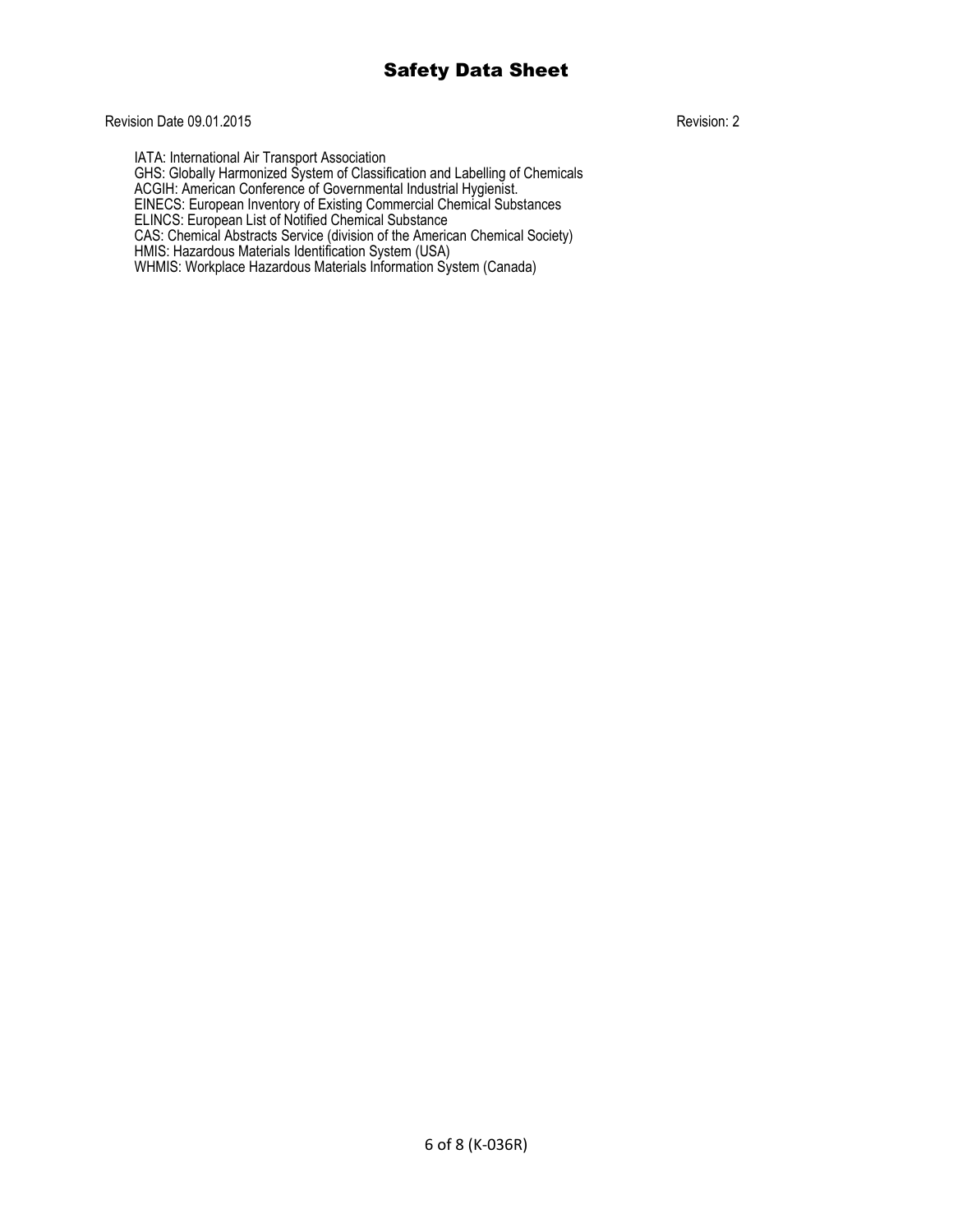## 1 Identification of the substance/mixture and the company/undertaking

**1.1 Product identifier Trade name: Ceramic Regular Hardener**

**1.2 Application of the substance / the mixture: Wear resistant epoxy** 

**1.3 Details of the supplier of the Safety Data Sheet Manufacturer/Supplier:**



Copps Industries, Inc. 10600 N. Industrial Drive Mequon, WI 53092 Phone: (262) 238-1700

**1.4 Emergency telephone number:** ChemTel Inc. (800) 255-3924, +1 (813) 248-0585

# 2 Hazards identification

#### **2.1 GHS Classification of the substance or mixture**

Acute Toxicity – Oral; Category 4 Acute Toxicity – Dermal; Category 4 Skin Corrosion; Category 1B Serious Eye Damage; Category 1 Skin Sensitization; Category 1 Reproductive Toxicity; Category 2 Specific Target Organ Toxicity – single exposure; Category 3

#### **2.2 GHS Label elements**

**Hazard pictograms/symbols**



**Signal word:** Danger

### **Hazard statements:**

H302+H312:Harmful if swallowed or in contact with skin.

H314:Causes severe skin burns and eye damage.

H317:May cause an allergic skin reaction.

H318: Causes serious eye damage.

H335:May cause respiratory irritation.

H361:Suspected of damaging fertility or the unborn child

#### **Precautionary statements:**

P201:Obtain special instructions before use.

P260:Do not breath dust/fume/gas/mist/vapours/spray.

P264:Wash hands thoroughly after handling.

P271: Use only outdoors or in a well-ventilated area.

P280:Wear protective gloves/protective clothing/eye protection/face protection.

P281:Use personal protective equipment as required

P301+P330+P331 :IF SWALLOWED: rinse mouth. Do NOT induce vomiting.

P304+340: IF INHALED: Remove person to fresh air and keep comfortable for breathing.

P305+P351+P338 :IF IN EYES: Rinse cautiously with water for several minutes. Remove contact lenses, if present and easy to do. Continue rinsing.

P310 :Immediately call a POISON CENTRE or doctor/physician.

P403+P233: Store in a well-ventilated place. Keep container tightly closed.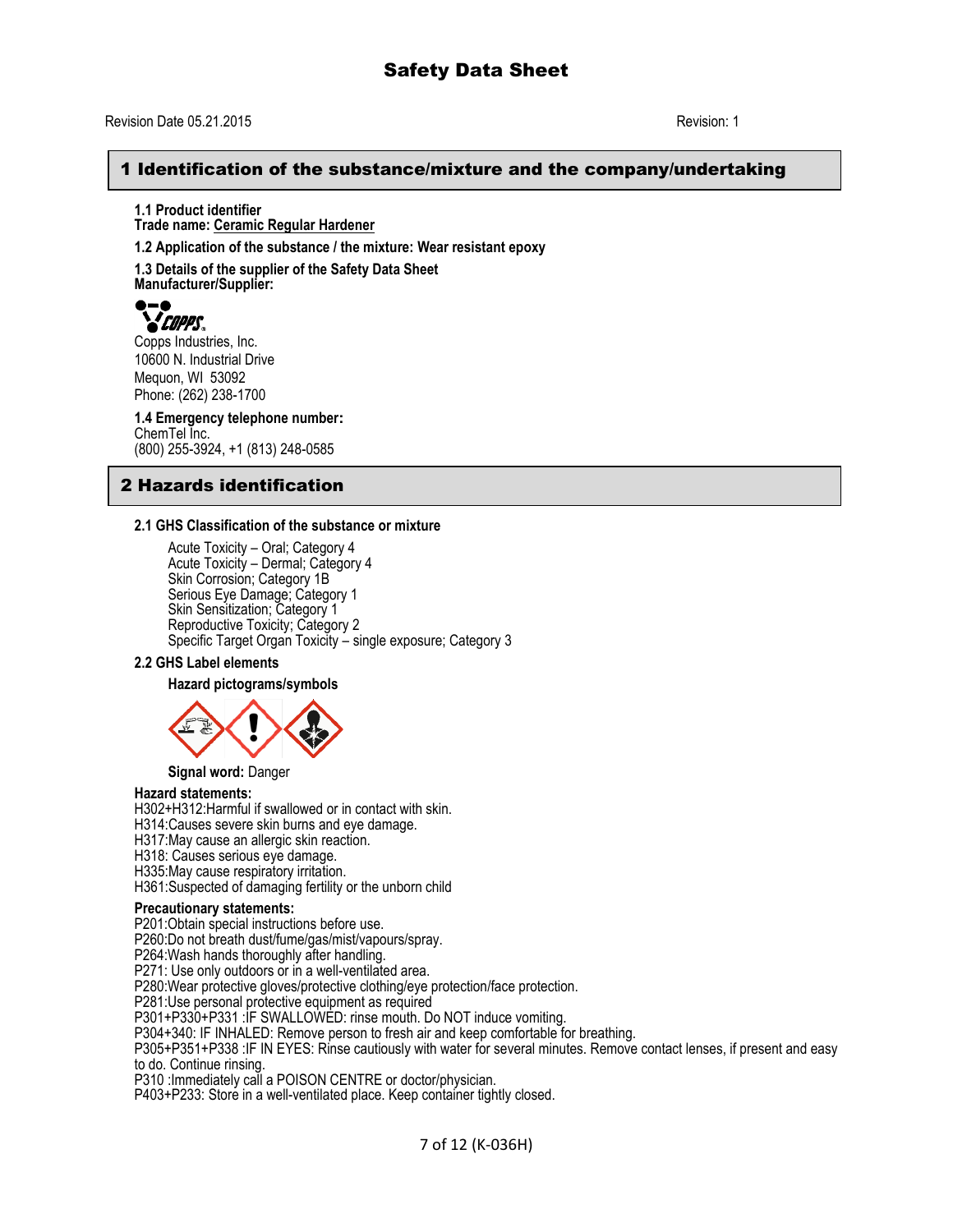Revision Date 05.21.2015 Revision: 1

### **Additional information:**

This product contains a component that is toxic by inhalation when aerosolized or sprayed. Please refer to Sections 11 for toxicity information. If product is not being aerosolized or sprayed, the inhalation toxicity may not be applicable.

## **HMIS Rating:**

| Health:          |  |
|------------------|--|
| Flammability:    |  |
| Physical Hazard: |  |

# 3 Composition/information on ingredients

**3.2 Mixture**

**Description:** Mixture of substances listed below with potential nonhazardous additions.

| Dangerous components: |                                       |           |
|-----------------------|---------------------------------------|-----------|
| CAS: 111-40-0         | Diethylenetriamine                    | 10-20%    |
| CAS: 2855-13-2        | Isophoronediamine (IPD)               | $5 - 15%$ |
| CAS: 80-05-7          | Phenol, 4,4'-(1-methylethylidene)bis- | $5 - 10%$ |

# 4 First aid measures

### **4.1 Description of first aid measures**

**General information:** Seek medical advice. If breathing has stopped or is labored, give assisted respirations. Supplemental oxygen may be indicated. If the heart has stopped, trained personnel should begin cardiopulmonary resuscitation immediately

**After inhalation:** Supply fresh air**;** consult doctor in case of complaints.

**After skin contact:** Immediately remove contaminated clothing, and any extraneous chemical, if possible to do so without delay. Take off contaminated clothing and shoes immediately.

**After eye contact:** Rinse immediately with plenty of water for at least 15 minutes. If symptoms persist, consult a doctor**. After ingestion:** Never give anything by mouth to an unconscious person. Prevent aspiration of vomit. Turn victim's head to the side. Do not Induce vomiting; call for medical help immediately.

**4.2 Most important symptoms and effects, both acute and delayed:** Repeated and/or prolonged exposures to low concentrations of vapors or aerosols may cause: sore throat, asthma, eye disease, kidney disorders, liver disorders, skin disorders and allergies.

**4.3 Indication of any immediate medical attention and special treatment needed:** Contains Phenol, 4,4'-(1 methylethylidene) bis-. May cause an allergic reaction.

# 5 Firefighting measures

**5.1 Extinguishing media**

**Suitable extinguishing agents:** Foam. Fire-extinguishing powder. Carbon dioxide.

**5.2 Specific hazards arising from the substance or mixture:** May generate ammonia gas. May generate toxic nitrogen oxide gases. Burning produces noxious and toxic fumes. Downwind personnel must be evacuated.

### **5.3 Advice for the firefighters**

**Protective equipment:** Wear self-contained respiratory protective device. Wear fully protective suit.

**Additional information:** Cool endangered receptacles with water fog or haze. Eliminate all ignition sources if safe to do so.

# 6 Accidental release measures

**6.1 Personal precautions, protective equipment and emergency procedures:** Use respiratory protective device against the effects of fumes/dust/aerosol. Wear protective equipment. Keep unprotected persons away. Ensure adequate ventilation. Keep away from ignition sources.

**6.2 Environmental precautions:** Do not allow to enter sewers/surface or ground water. Inform respective authorities in case of seepage into water course or sewage system. Prevent from spreading (e.g. by damming–in or oil barriers).

**6.3 Methods and material for containment and cleaning up:** Send for recovery or disposal in suitable receptacles. Dispose contaminated material as waste according to item 13. Ensure adequate ventilation.

# 7 Handling and storage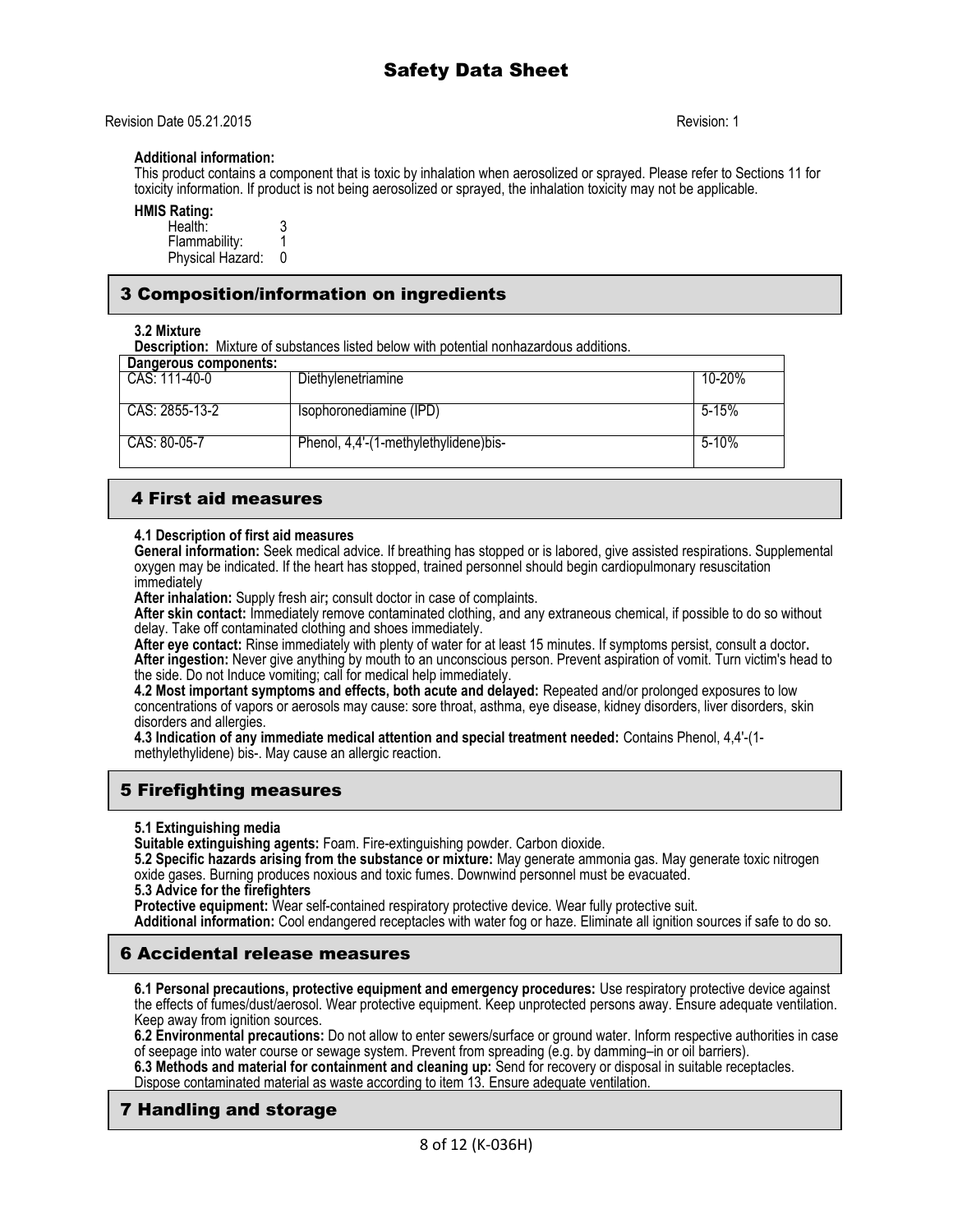#### Revision Date 05.21.2015 **Revision: 1**

**7.1 Precautions for safe handling:** Use only in well-ventilated areas. Store in cool, dry place in tightly closed receptacles (60-80ºF recommended).

**7.2 Conditions for safe storage, including any incompatibilities:** Use only receptacles specifically permitted for this substance/product. Avoid storage near extreme heat, ignition sources or open flame.

**Further Information about storage conditions:** Keep container tightly sealed. Store in an area with adequate ventilation.

## 8 Exposure controls/personal protection

#### **8.1 Control parameters Exposure Limits:**

| Diethylenetriamine | Time Weighted Average (TWA): ACGIH                      | ppm   |                  |
|--------------------|---------------------------------------------------------|-------|------------------|
| Diethylenetriamine | Recommended Exposure Limit (REL): NIOSH                 | ppm   | $4 \text{ mg/m}$ |
| Diethylenetriamine | Time Weighted Average (TWA): OSHA Z1A                   | ppm   | $4 \text{ mg/m}$ |
| Diethylenetriamine | Time Weighted Average (TWA): Permissible Exposure Limit | 1 ppm | $4 \text{ mg/m}$ |
|                    | (PEL): US CA OEL                                        |       |                  |
| Diethylenetriamine | Time Weighted Average (TWA): TN OEL                     | ppm   | $4 \text{ mg/m}$ |

**8.2 Engineering controls** Provide readily accessible eye wash stations and safety showers. Provide ventilation adequate to ensure concentrations are minimized.

### **8.3 Personal protective equipment**

**General protective and hygienic measures:** Keep away from foodstuffs, beverages and feed. Immediately remove all soiled and contaminated clothing. Wash hands before breaks and at the end of work. Do not inhale gases / fumes / aerosols. Avoid contact with the eyes and skin.

**Respiratory protection:** Not required under normal conditions of use. Use suitable respiratory protective device in case of insufficient ventilation. For spills, respiratory protection may be advisable. Use respiratory protection when grinding or cutting material.

**Hand protection:** Protective, impervious gloves. (Neoprene, Butyl-rubber, Nitrile rubber) The glove material has to be impermeable and resistant to the product / the substance/ the preparation. Selection of the glove material on consideration of the penetration times, rates of diffusion and the degradation.

**Eye protection:** Face shield with safety glasses or goggles underneath. Contact lenses should not be worn.

**Skin and Body protection:** Protective work clothing. Where potential exposure warrants, rubber or plastic boots and chemically resistant protective suit.

# 9 Physical and chemical properties

| 9.1 Information on basic physical and chemical properties<br><b>General Information</b> |                                   |
|-----------------------------------------------------------------------------------------|-----------------------------------|
| Appearance<br>Form:<br>Colour:                                                          | Paste<br>Red                      |
| Odour:                                                                                  | Amine                             |
| Odour threshold:                                                                        | No data available                 |
| pH:                                                                                     | Alkaline                          |
| Melting point/range:                                                                    | No data available                 |
| Boiling point/range:                                                                    | $>392$ °F / $>200$ °C             |
| Flash point:                                                                            | $>212$ °F / $>100$ °C             |
| <b>Evaporation rate:</b>                                                                | No data available                 |
| Flammability (solid, gaseous):                                                          | Not applicable                    |
| Upper/lower flammability or explosive limit:                                            | Not applicable                    |
| Vapor pressure:                                                                         | No data available                 |
| Vapor density:                                                                          | No data available                 |
| Relative Density at 20°C:                                                               | $1.98$ g/cm <sup>3</sup>          |
| Solubility in / Miscibility with<br>Water:                                              | Not miscible or difficult to mix. |
| Partition coefficient (n-octanol/water):                                                | No data available                 |
|                                                                                         |                                   |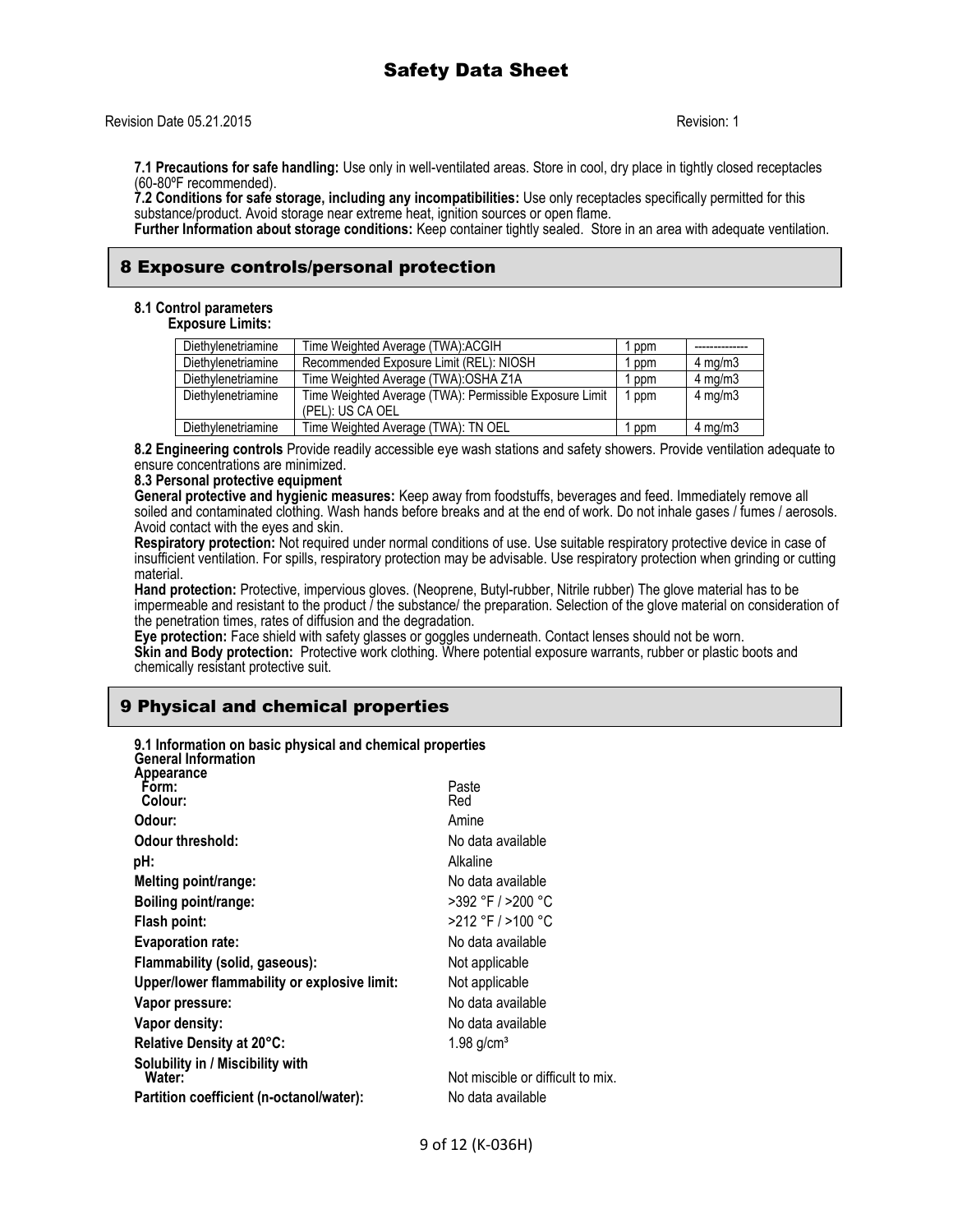Revision Date 05.21.2015 **Revision: 1** 

Auto/Self-ignition temperature: No data available **Decomposition temperature:** No data available **Viscosity Paste** 

# 10 Stability and reactivity

**10.1 Reactivity**

**10.2 Chemical stability**

**Thermal decomposition / conditions to be avoided:** No decomposition if used and stored according to specifications. **10.3 Possibility of hazardous reactions:** Reacts with strong alkali. Exothermic polymerization. Reacts with strong acids and

oxidizing agents. Reacts with catalysts.

**10.4 Conditions to avoid:** Avoid contact with strong oxidizing agents, excessive heat or flames.

 **10.5 Incompatible materials:** Strong acids, bases and oxidizing agents.

**10.6 Hazardous decomposition products:** Nitric acid, Ammonia, Nitrogen oxides (NOx), Nitrogen oxide can react with water vapors to form corrosive nitric acid, Carbon monoxide, Carbon dioxide (CO2), Aldehydes, Flammable hydrocarbon fragments.

# 11 Toxicological information

### **11.1 Information on likely routes of exposure:**

|               | THE MUSLIMANSH SH MASH TSANSS SESSION OF                                                                                                                                                                                                                                                                                                                                                                                                                                                     |
|---------------|----------------------------------------------------------------------------------------------------------------------------------------------------------------------------------------------------------------------------------------------------------------------------------------------------------------------------------------------------------------------------------------------------------------------------------------------------------------------------------------------|
| Skin contact: | Harmful in contact with skin. Causes skin burns.                                                                                                                                                                                                                                                                                                                                                                                                                                             |
| Eye contact:  | Causes eye burns.                                                                                                                                                                                                                                                                                                                                                                                                                                                                            |
| Ingestion:    | Harmful if swallowed. If ingested, severe burns of the mouth and throat, as well as a danger of<br>perforation of the esophagus and the stomach.                                                                                                                                                                                                                                                                                                                                             |
| Inhalation:   | This product contains a component that is toxic by inhalation when aerosolized or sprayed. If product<br>is not being aerosolized or sprayed, the inhalation toxicity may not be applicable. Inhalation of vapors<br>and/or aerosols in high concentration may cause irritation of respiratory system. Inhalation of aerosol<br>may cause irritation to the upper respiratory tract. May cause nose, throat, and lung irritation. Can<br>cause severe eye, skin and respiratory tract burns. |
|               | 11.2 Symptoms related to physical, chemical and toxicological characteristics: Repeated and/or prolonged exposures                                                                                                                                                                                                                                                                                                                                                                           |

to low concentrations of vapors or aerosols may cause: sore throat, asthma, eye disease, kidney disorders, liver disorders, skin disorders and allergies.

**11.3 Delayed and immediate effects as well as chronic effects from short and long-term exposure:** This product contains no listed carcinogens according to IARC, ACGIH, NTP and/or OSHA in concentrations of 0.1 percent or greater. May cause allergic skin reaction. This product may cause adverse reproductive effects. Asthma, Eye disease, Kidney disorders, Liver disorders, Skin disorders and Allergies.

**11.4 Numerical measures of toxicity:** No data is available for full mixture**.** 

| Diethylenetriamine                        | CAS 111-40-0 | Oral LD50   | 1080 mg/kg (rat)    |
|-------------------------------------------|--------------|-------------|---------------------|
|                                           |              | Dermal LD50 | 1090 mg/kg (rabbit) |
| Phenol, 4,4'-(1-<br>methylethylidene)bis- | CAS 80-05-7  | Oral LD50   | 3250 mg/kg (rat)    |
|                                           |              | Dermal LD50 | 3000 mg/kg (rabbit) |

# 12 Ecological information

- **12.1 Aquatic toxicity:** No data available on the product itself.
- **12.2 Persistence and degradability:** No data available.
- **12.3 Bioaccumulative potential:** No data available on the product itself.
- **12.4 Mobility in soil:** No data available.
- **12.5 Other adverse effects:** No further relevant information available

# 13 Disposal considerations

### **13.1 Waste treatment methods**

**Waste from residue/unused product:** This product should not be allowed to enter drains, water courses or the soil. Dispose of this material in a safe manner and in accordance with federal, state and local regulations

### **Contaminated packaging:**

Disposal must be made in accordance with official federal, state and local regulations.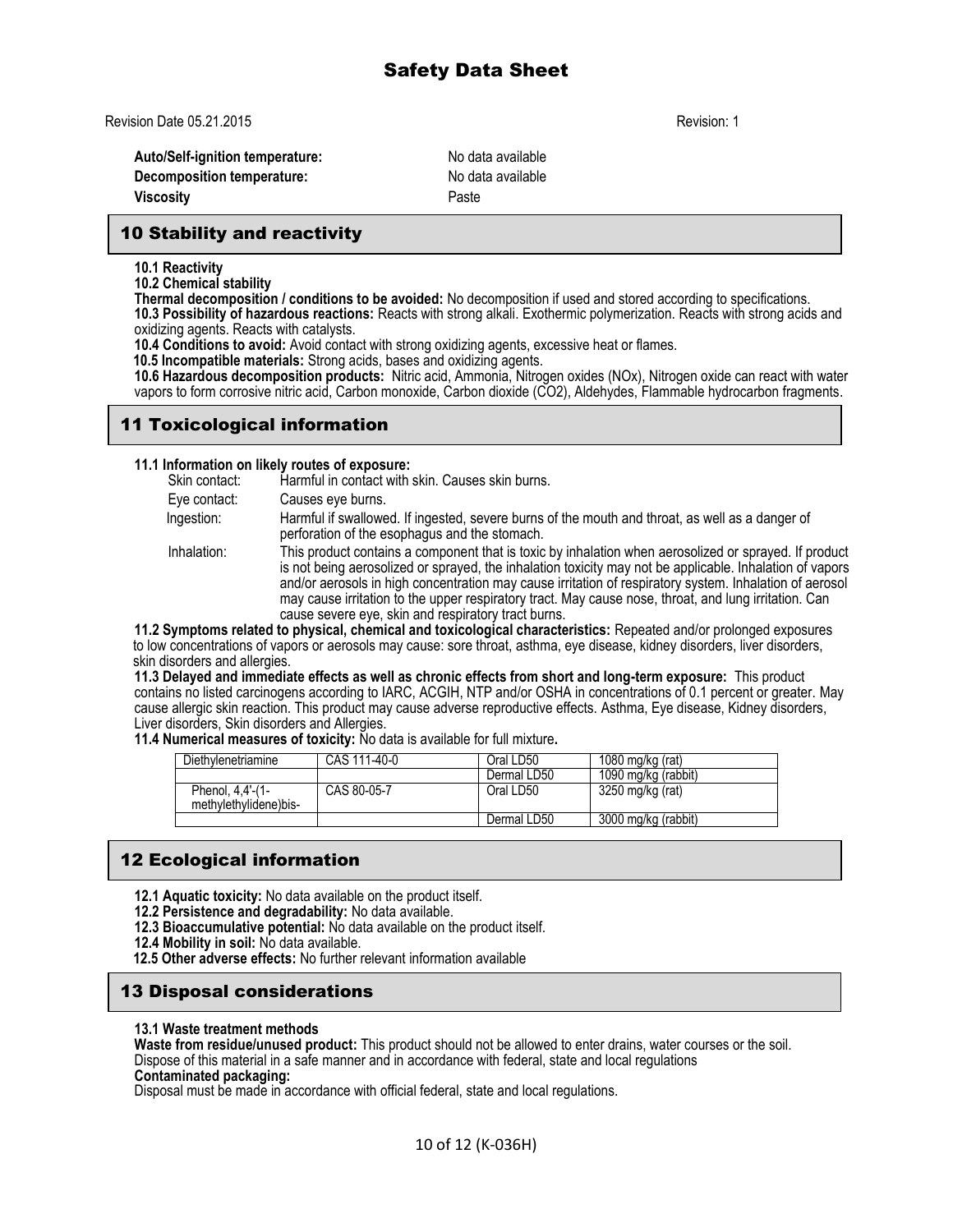## Revision Date 05.21.2015 Revision: 1

# 14 Transport information

| <b>DOT</b>  | UN number:<br><b>Proper Shipping Name:</b><br><b>Hazard Class:</b><br><b>Packing Group:</b><br>$Labels(s)$ :<br><b>Marine Pollutant:</b> | UN3259<br>Amines, solid, corrosive, n.o.s., (Diethylenetriamine, Isophoronediamine)<br>8<br>$\parallel$<br>8<br>No        |
|-------------|------------------------------------------------------------------------------------------------------------------------------------------|---------------------------------------------------------------------------------------------------------------------------|
| <b>IATA</b> | UN number:<br><b>Proper Shipping Name:</b><br><b>Hazard Class:</b><br><b>Packing Group:</b><br>Lables(s):<br><b>Marine Pollutant:</b>    | <b>UN3259</b><br>Amines, solid, corrosive, n.o.s., (Diethylenetriamine, Isophoronediamine)<br>8<br>$\parallel$<br>8<br>No |
| <b>IMDG</b> | UN number:<br><b>Proper Shipping Name:</b><br><b>Hazard Class:</b><br><b>Packing Group:</b><br>Lables(s):<br>Marine Pollutant:           | <b>UN3259</b><br>Amines, solid, corrosive, n.o.s., (Diethylenetriamine, Isophoronediamine)<br>8<br>$\parallel$<br>8<br>No |
| <b>TDG</b>  | UN number:<br><b>Proper Shipping Name:</b><br><b>Hazard Class:</b><br><b>Packing Group:</b><br>Lables(s):<br><b>Marine Pollutant:</b>    | UN3259<br>Amines, solid, corrosive, n.o.s., (Diethylenetriamine, Isophoronediamine)<br>8<br>$\mathbf{  }$<br>8<br>No      |

# 15 Regulatory Information

## **15.1 Safety, health and environmental regulations/legislation specific for the substance or mixture**

Toxic Substance Control Act (TSCA) 12(b) Component(s): None.

| Country     | Regulatory list | <b>Notification</b>             |
|-------------|-----------------|---------------------------------|
| USA         | TSCA            | Included on Inventory.          |
| ΕU          | <b>EINECS</b>   | Included on EINECS inventory or |
|             |                 | polymer substance, monomers     |
|             |                 | included on EINECS inventory or |
|             |                 | no longer polymer.              |
| Canada      | DSL             | Included on Inventory.          |
| Australia   | <b>AICS</b>     | Included on Inventory.          |
| Japan       | <b>ENCS</b>     | Included on Inventory.          |
| South Korea | ECL             | Included on Inventory.          |
| China       | <b>SEPA</b>     | Included on Inventory.          |
| Philippines | <b>PICCS</b>    | Included on Inventory.          |

#### **SARA**

| Section 355 (extremely hazardous substances):                                |  |
|------------------------------------------------------------------------------|--|
| None of the ingredients is listed.                                           |  |
| Section 313 (Specific toxic chemical listings):                              |  |
| Component(s) above 'de minimus' level: Phenol. 4.4'-(1-methylethylidene)bis- |  |
| <b>TSCA (Toxic Substances Control Act):</b>                                  |  |
| All the ingredients are listed.                                              |  |
|                                                                              |  |

**Proposition 65 (California):**

 **Chemicals known to cause cancer:** None